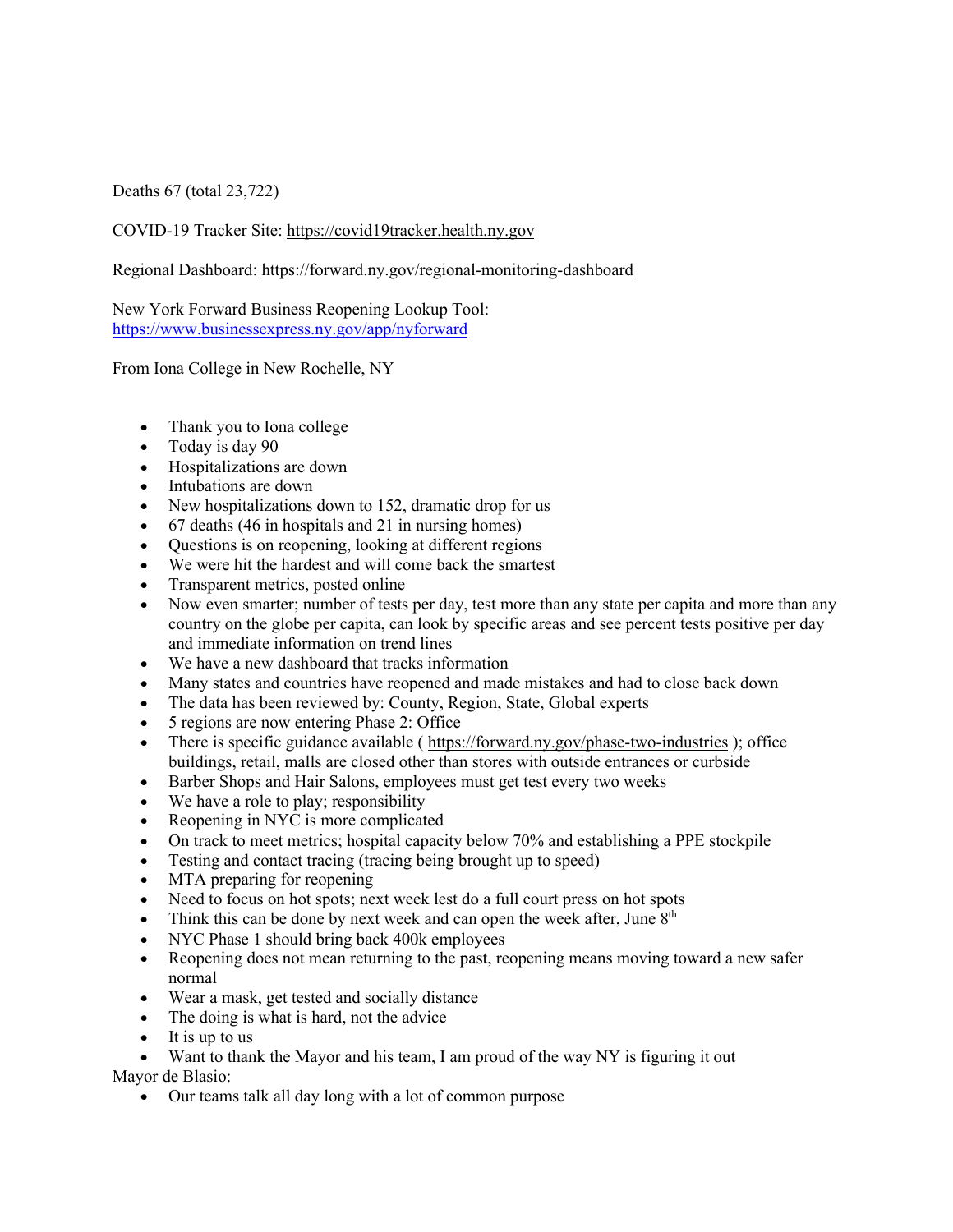- Same approach and strategic view
- Excited to re-start NYC
- Key to getting to point came from collaboration
- We have set a threshold of being under 100 new hospitalizations, today 61, also want to be below 15% in positive tests, only 5% of those tested, tested positive
- Have work to do in patients in public hospital ICU's want to get that down to 375 but at 391, should be below that soon
- Going to spend this coming week going to businesses to provide face coverings
- Want to thank you for the guidance
- ---Stream cut out---

## Cuomo:

- About 100 hospitals in NYC, 11 are the NYC hospitals, there are 90 others, they have to have beds and PPE
- We have to be smart
- Want to send prayers to Greg Floyds family
- When we think about this situation and reaction, let's not make same mistakes
- This is not an isolated incidence
- Continuing injustice and inequality in America
- This is not about one situation (read names of others)
- This is the same situation happening again and aging
- The Coronavirus, disproportionally affects minorities
- No one is sanctioning the arson, thuggery and the burglary
- Stand with the protestors, stand against the criminality, believe all well-meaning people stand with the protestors
- This country is better than this, shouldn't take this long

## Q&A:

June 8<sup>th</sup> reopening, commuting becomes a challenge, should there be guidance and ideas, Mayor mentioned improvising?

- I think the Mayor meant is was up to you
- Understand people would be anxious about public transit
- MTA is doing extraordinary work
- People have to wear masks but transit system will be safe
- People will make their own choices

How about staggering the work shifts?

- This has always been about finding a new normal and doing their part
- Also, private companies doing their part
- Employers have been thoughtful, employees won't come back otherwise and demanding response

What will MTA capacity be?

- You will have to see if that is an issue
- Don't think you can maintain social distancing on trains and busses
- Can clean and you have to wear a mask
- Will be doing best they can to stagger volume, personnel working to limit
- Trains and busses will be safer and cleaner than ever before

Will you put someone on the platform to tell people to wait?

- There are other cars on the train, encourage people to go to the other cars, not strict limit
- You can wait if you would like
- Wearing a mask is what we are encouraging
- Individual responsibility, need cooperative public
- This is only phase 1, you don't go  $0-100$ , this is  $0-20$